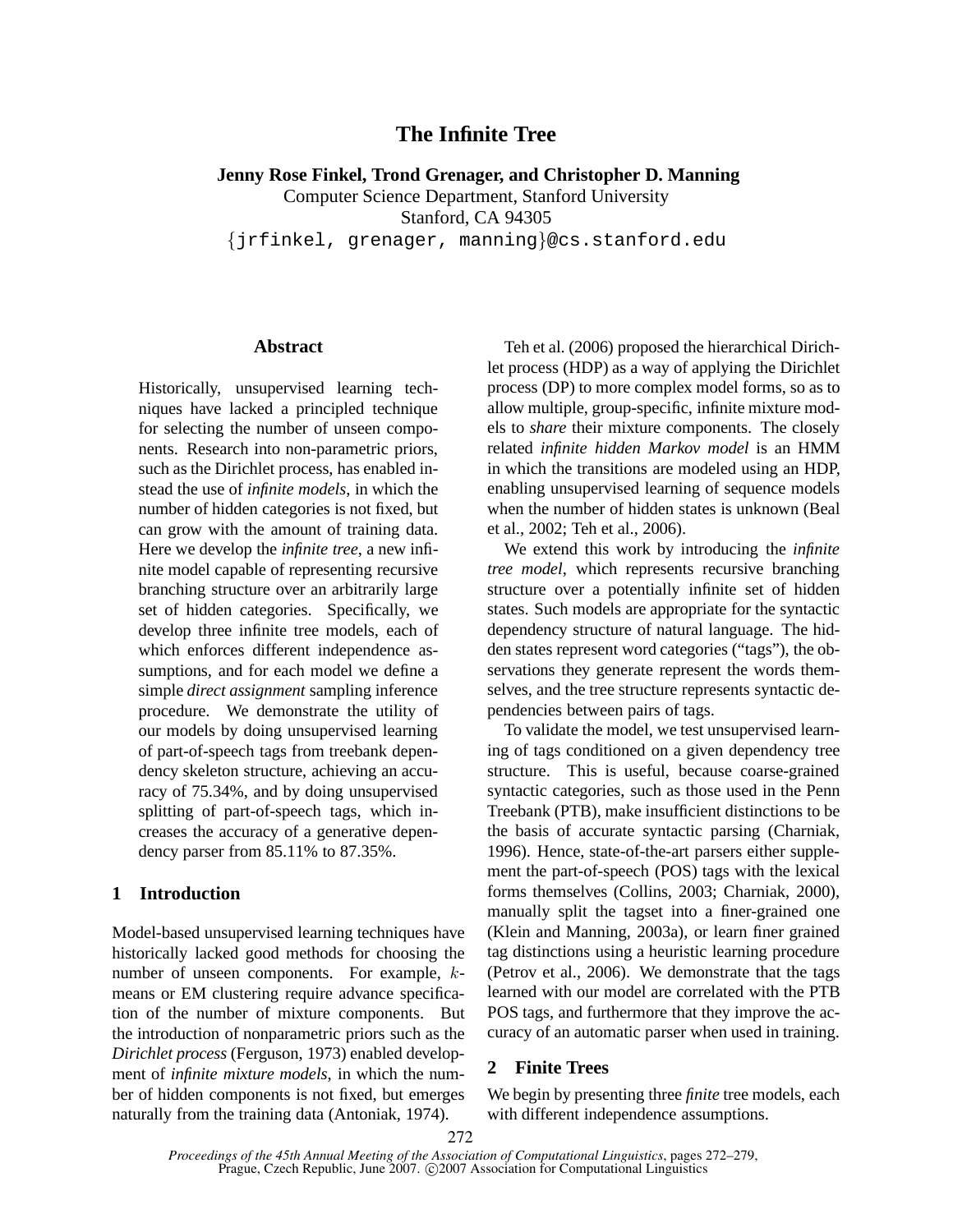

Figure 1: A graphical representation of the *finite* Bayesian tree model with independent children. The *plate* (rectangle) indicates that there is one copy of the model parameter variables for each state  $k \leq C$ .

# **2.1 Independent Children**

In the first model, children are generated independently of each other, conditioned on the parent. Let t denote both the tree and its root node,  $c(t)$  the list of children of t,  $c_i(t)$  the  $i^{th}$  child of t, and  $p(t)$  the parent of t. Each tree t has a hidden state  $z_t$  (in a syntax tree, the tag) and an observation  $x_t$  (the word).<sup>1</sup> The probability of a tree is given by the recursive definition:<sup>2</sup>

$$
P_{tr}(t) = P(x_t|z_t) \prod_{t' \in c(t)} P(z_{t'}|z_t) P_{tr}(t')
$$

To make the model Bayesian, we must define random variables to represent each of the model's parameters, and specify prior distributions for them. Let each of the hidden state variables have  $C$  possible values which we will index with  $k$ . Each state  $k$ has a distinct distribution over observations, parameterized by  $\phi_k$ , which is distributed according to a prior distribution over the parameters H:

$$
\phi_k|H \sim H
$$

We generate each observation  $x_t$  from some distribution  $F(\phi_{z_t})$  parameterized by  $\phi_{z_t}$  specific to its corresponding hidden state  $z_t$ . If  $F(\phi_k)$ s are multinomials, then a natural choice for H would be a Dirichlet distribution.<sup>3</sup>

The hidden state  $z_t$  of each child is distributed according to a multinomial distribution  $\pi_{z_t}$  specific to the hidden state  $z_t$  of the parent:

$$
x_t | z_t \sim F(\phi_{z_t})
$$
  

$$
z_{t'} | z_t \sim \text{Multinomial}(\pi_{z_t})
$$

)

 $1$ To model length, every child list ends with a distinguished *stop node*, which has as its state a distinguished *stop state*.

Each multinomial over children  $\pi_k$  is distributed according to a Dirichlet distribution with parameter  $\rho$ :

$$
\pi_k|\rho \sim \text{Dirichlet}(\rho, \ldots, \rho)
$$

This model is presented graphically in Figure 1.

# **2.2 Simultaneous Children**

The independent child model adopts strong independence assumptions, and we may instead want models in which the children are conditioned on more than just the parent's state. Our second model thus generates the states of all of the children  $c(t)$  simultaneously:

$$
P_{tr}(t) = P(x_t|z_t)P((z_{t'})_{t' \in c(t)}|z_t) \prod_{t' \in c(t)} P_{tr}(t')
$$

where  $(z_{t'})_{t' \in c(t)}$  indicates the list of tags of the children of  $t$ . To parameterize this model, we replace the multinomial distribution  $\pi_k$  over states with a multinomial distribution  $\lambda_k$  over lists of states.<sup>4</sup>

# **2.3 Markov Children**

The very large domain size of the child lists in the simultaneous child model may cause problems of sparse estimation. Another alternative is to use a first-order Markov process to generate children, in which each child's state is conditioned on the previous child's state:

$$
P_{tr}(t) = P(x_t|z_t) \prod_{i=1}^{|c(t)|} P(z_{c_i(t)}|z_{c_{i-1}(t)}, z_t) P_{tr}(t')
$$

For this model, we augment all child lists with a distinguished *start node*,  $c_0(t)$ , which has as its state a distinguished *start state*, allowing us to capture the unique behavior of the first (observed) child. To parameterize this model, note that we will need to define  $C(C + 1)$  multinomials, one for each parent state and preceding child state (or a distinguished start state).

# **3 To Infinity, and Beyond . . .**

This section reviews needed background material for our approach to making our tree models infinite.

# **3.1 The Dirichlet Process**

Suppose we model a document as a *bag of words* produced by a mixture model, where the mixture components might be *topics* such as business, politics, sports, etc. Using this model we can generate a

<sup>&</sup>lt;sup>2</sup>We also define a distinguished node  $t_0$ , which generates the root of the entire tree, and  $P(x_{t_0}|z_{t_0}) = 1$ .

<sup>&</sup>lt;sup>3</sup>A Dirichlet *distribution* is a distribution over the possible parameters of a multinomial distributions, and is distinct from the Dirichlet *process*.

<sup>&</sup>lt;sup>4</sup>This requires stipulating a maximum list length.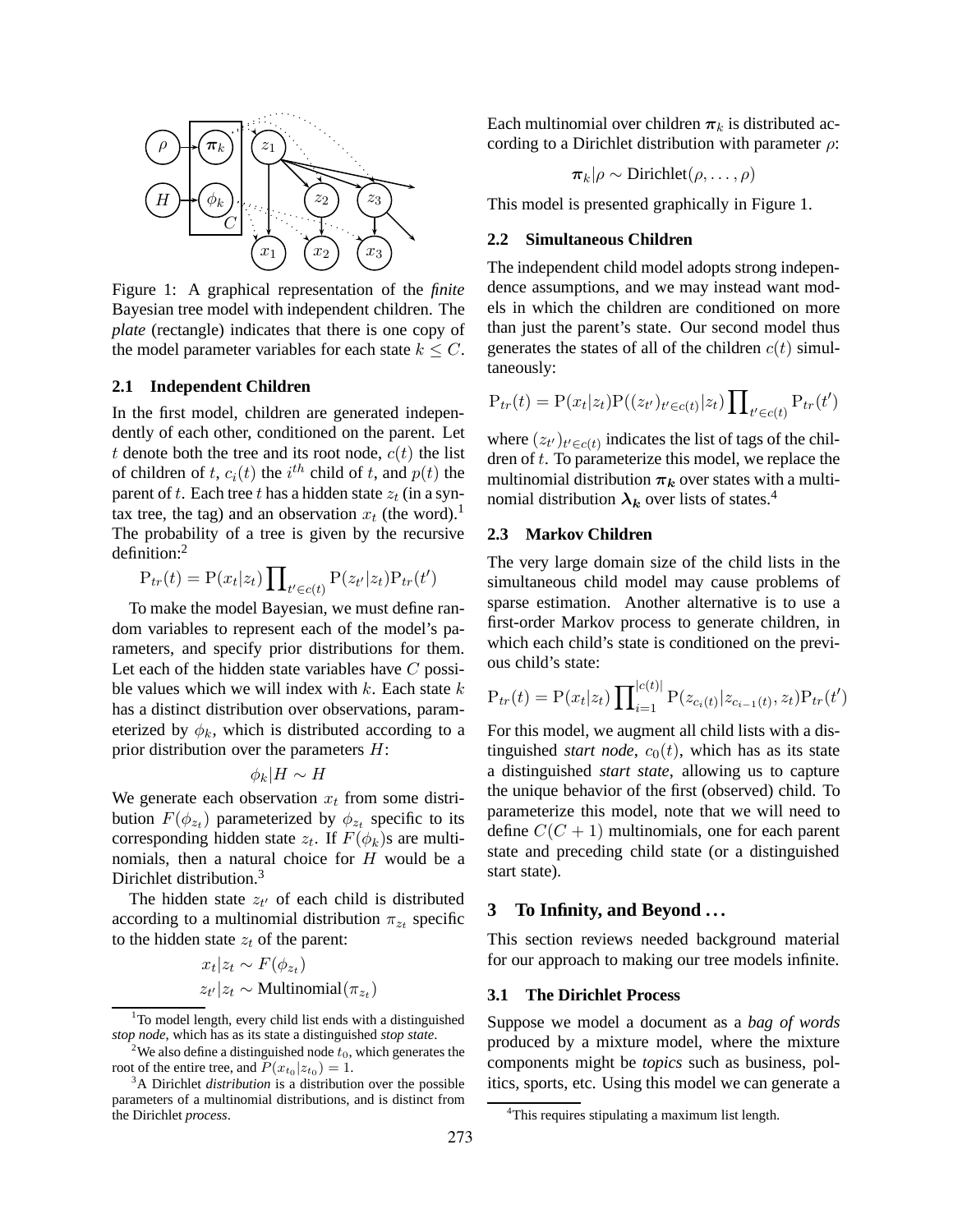

Figure 2: Plot of the density function of a Dirichlet distribution  $H$  (the surface) as well as a draw G (the vertical lines, or *sticks*) from a Dirichlet process  $DP(\alpha_0, H)$  which has H as a base measure. Both distributions are defined over a simplex in which each point corresponds to a particular multinomial distribution over three possible words: "profit", "game", and "election". The placement of the sticks is drawn from the distribution  $H$ , and is independent of their lengths, which is drawn from a *stick-breaking* process with parameter  $\alpha_0$ .

document by first generating a distribution over topics  $\pi$ , and then for each position i in the document, generating a topic  $z_i$  from  $\pi$ , and then a word  $x_i$ from the topic specific distribution  $\phi_{z_i}$ . The word distributions  $\phi_k$  for each topic k are drawn from a base distribution  $H$ . In Section 2, we sample  $C$ multinomials  $\phi_k$  from H. In the infinite mixture model we sample an infinite number of multinomials from H, using the Dirichlet process.

Formally, given a base distribution  $H$  and a concentration parameter  $\alpha_0$  (loosely speaking, this controls the relative sizes of the topics), a Dirichlet process  $DP(\alpha_0, H)$  is the distribution of a discrete random probability measure  $G$  over the same (possibly continuous) space that H is defined over; thus *it is a measure over measures*. In Figure 2, the sticks (vertical lines) show a draw G from a Dirichlet process where the base measure  $H$  is a Dirichlet distribution over 3 words. A draw comprises of an infinite number of sticks, and each corresponding topic.

We factor G into two coindexed distributions:  $\pi$ , a distribution over the integers, where the integer represents the index of a particular topic (i.e., the height of the sticks in the figure represent the probability of the topic indexed by that stick) and  $\phi$ , representing the word distribution of each of the top-



Figure 3: A graphical representation of a simple Dirichlet process mixture model (left) and a hierarchical Dirichlet process model (right). Note that we show the *stick-breaking* representations of the models, in which we have factored  $G \sim DP(\alpha_0, H)$  into two sets of variables:  $\pi$  and  $\phi$ .

ics (i.e., the location of the sticks in the figure). To generate  $\pi$  we first generate an infinite sequence of variables  $\pi' = (\pi'_k)_{k=1}^{\infty}$ , each of which is distributed according to the Beta distribution:

$$
\pi'_k|\alpha_0 \sim \text{Beta}(1, \alpha_0)
$$

Then  $\boldsymbol{\pi} = (\pi_k)_{k=1}^{\infty}$  is defined as:

$$
\pi_k = \pi'_k \prod_{i=1}^{k-1} (1 - \pi'_i)
$$

Following Pitman (2002) we refer to this process as  $\pi \sim \text{GEM}(\alpha_0)$ . It should be noted that  $\sum_{k=1}^{\infty} \pi_k =$ 1,<sup>5</sup> and  $P(i) = \pi_i$ . Then, according to the DP,  $P(\phi_i) = \pi_i$ . The complete model, is shown graphically in Figure 3(a).

To build intuition, we walk through the process of generating from the infinite mixture model for the document example, where  $x_i$  is the word at position i, and  $z_i$  is its topic. F is a multinomial distribution parameterized by  $\phi$ , and H is a Dirichlet distribution. Instead of generating all of the infinite mixture components  $(\pi_k)_{k=1}^{\infty}$  at once, we can build them up incrementally. If there are  $K$  known topics, we represent only the known elements  $(\pi_k)_{k=1}^K$ and represent the remaining probability mass  $\pi_u$  =

<sup>5</sup>This is called the *stick-breaking* construction: we start with a stick of unit length, representing the entire probability mass, and successively break bits off the end of the stick, where the proportional amount broken off is represented by  $\pi'_{k}$  and the absolute amount is represented by  $\pi_k$ .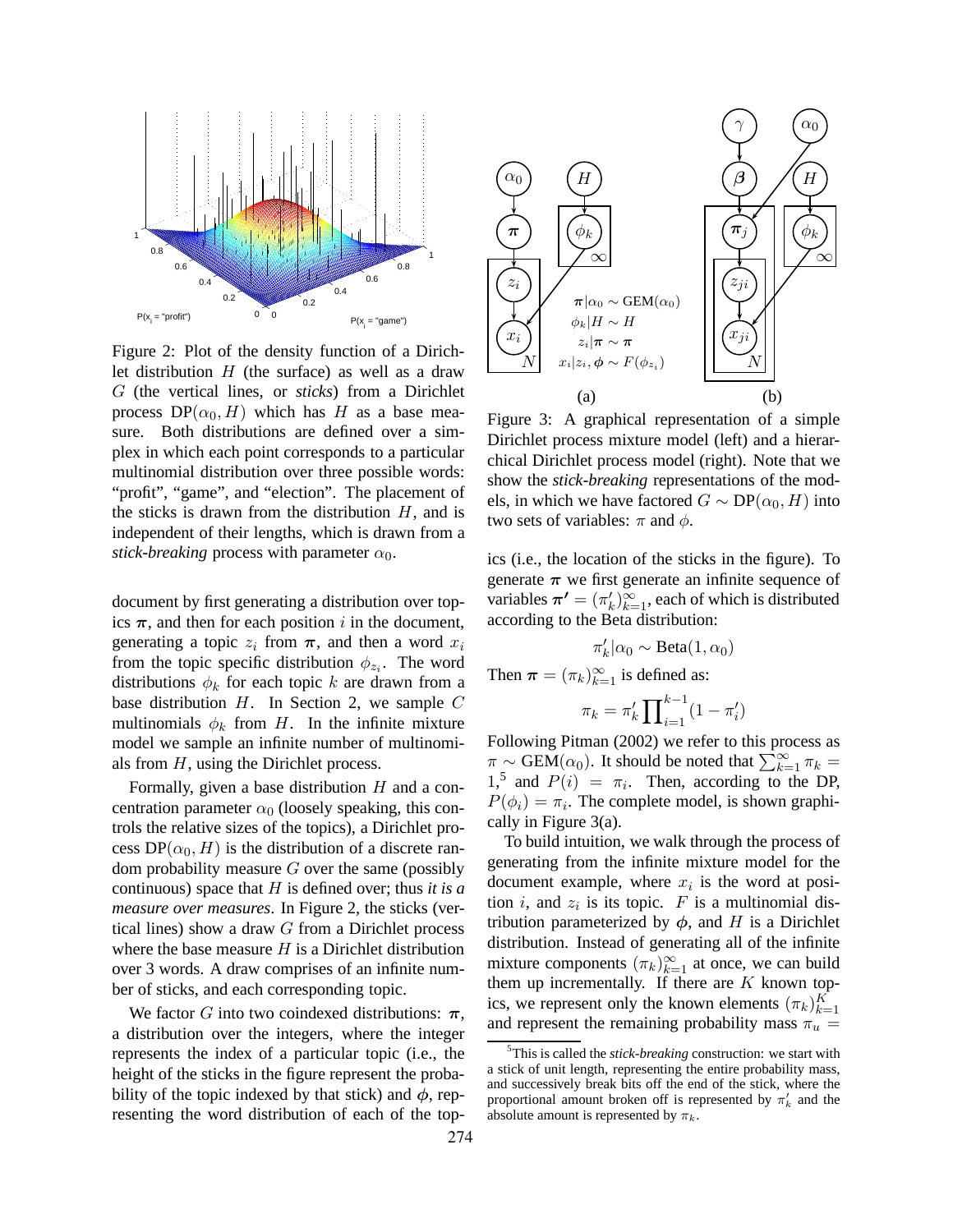

Figure 4: A graphical representation of  $\pi_i$ , a broken stick, which is distributed according to a DP with a broken stick  $\beta$  as a base measure. Each  $\beta_k$  corresponds to a  $\phi_k$ .

 $1 - (\sum_{k=1}^{K} \pi_k)$ . Initially we have  $\pi_u = 1$  and  $\phi = ()$ .

For the ith position in the document, we first draw a topic  $z_i \sim \pi$ . If  $z_i \neq u$ , then we find the coindexed topic  $\phi_{z_i}$ . If  $z_i = u$ , the unseen topic, we make a draw  $b \sim \text{Beta}(1, \alpha_0)$  and set  $\pi_{K+1} = b\pi_u$ and  $\pi_u^{new} = (1 - b)\pi_u$ . Then we draw a parameter  $\phi_{K+1} \sim H$  for the new topic, resulting in  $\pi =$  $(\pi_1, ..., \pi_{K+1}, \pi_u^{new})$  and  $\boldsymbol{\phi} = (\phi_1, ..., \phi_{K+1})$ . A word is then drawn from this topic and emitted by the document.

#### **3.2 The Hierarchical Dirichlet Process**

Let's generalize our previous example to a corpus of documents. As before, we have a set of shared topics, but now each document has its *own characteristic distribution* over these topics. We represent topic distributions both locally (for each document) and globally (across all documents) by use of a hierarchical Dirichlet process (HDP), which has a local DP for each document, in which *the base measure is itself a draw from another, global, DP.*

The complete HDP model is represented graphically in Figure 3(b). Like the DP, it has global broken stick  $\beta = (\beta_k)_{k=1}^{\infty}$  and topic specific word distribution parameters  $\phi = (\phi_k)_{k=1}^{\infty}$ , which are coindexed. It differs from the DP in that it also has local broken sticks  $\pi_j$  for each group j (in our case documents). While the global stick  $\beta \sim \text{GEM}(\gamma)$ is generated as before, the local sticks  $\pi_i$  are distributed according to a DP with base measure  $\beta$ :  $\pi_i \sim DP(\alpha_0, \beta).$ 

We illustrate this generation process in Figure 4. The upper unit line represents  $\beta$ , where the size of segment k represents the value of element  $\beta_k$ , and the lower unit line represents  $\pi_j \sim DP(\alpha_0, \beta)$  for a particular group  $j$ . Each element of the lower stick was sampled from a particular element of the upper stick, and elements of the upper stick may be sampled multiple times or not at all; on average, larger elements will be sampled more often. Each element  $\beta_k$ , as well as all elements of  $\pi_j$  that were sampled from it, corresponds to a particular  $\phi_k$ . Critically, several distinct  $\pi_i$  can be sampled from the same  $\beta_k$  and hence share  $\phi_k$ ; *this is how components are shared among groups.*

For concreteness, we show how to generate a corpus of documents from the HDP, generating one document at a time, and incrementally constructing our infinite objects. Initially we have  $\beta_u = 1$ ,  $\phi = ()$ , and  $\pi_{ju} = 1$  for all j. We start with the first position of the first document and draw a local topic  $y_{11} \sim \pi_1$ , which will return u with probability 1. Because  $y_{11} = u$  we must make a draw from the base measure,  $\beta$ , which, because this is the first document, will also return  $u$  with probability 1. We must now break  $\beta_u$  into  $\beta_1$  and  $\beta_u^{new}$ , and break  $\pi_{1u}$ into  $\pi_{11}$  and  $\pi_{1u}^{new}$  in the same manner presented for the DP. Since  $\pi_{11}$  now corresponds to global topic 1, we sample the word  $x_{11}$  ∼ Multinomial( $\phi_1$ ). To sample each subsequent word  $i$ , we first sample the local topic  $y_{1i} \sim \pi_1$ . If  $y_{1i} \neq u$ , and  $\pi_{1y_{1i}}$  corresponds to  $\beta_k$  in the global stick, then we sample the word  $x_{1i} \sim$  Multinomial( $\phi_k$ ). Once the first document has been sampled, subsequent documents are sampled in a similar manner; initially  $\pi_{iu} = 1$  for document j, while  $\beta$  continues to grow as more documents are sampled.

### **4 Infinite Trees**

We now use the techniques from Section 3 to create infinite versions of each tree model from Section 2.

#### **4.1 Independent Children**

The changes required to make the Bayesian independent children model infinite don't affect its basic structure, as can be witnessed by comparing the graphical depiction of the infinite model in Figure 5 with that of the finite model in Figure 1. The instance variables  $z_t$  and  $x_t$  are parameterized as before. The primary change is that the number of copies of the state plate is infinite, as are the number of variables  $\pi_k$  and  $\phi_k$ .

Note also that each distribution over possible child states  $\pi_k$  must also be infinite, since the number of possible child states is potentially infinite. We achieve this by representing each of the  $\pi_k$  variables as a broken stick, and adopt the same approach of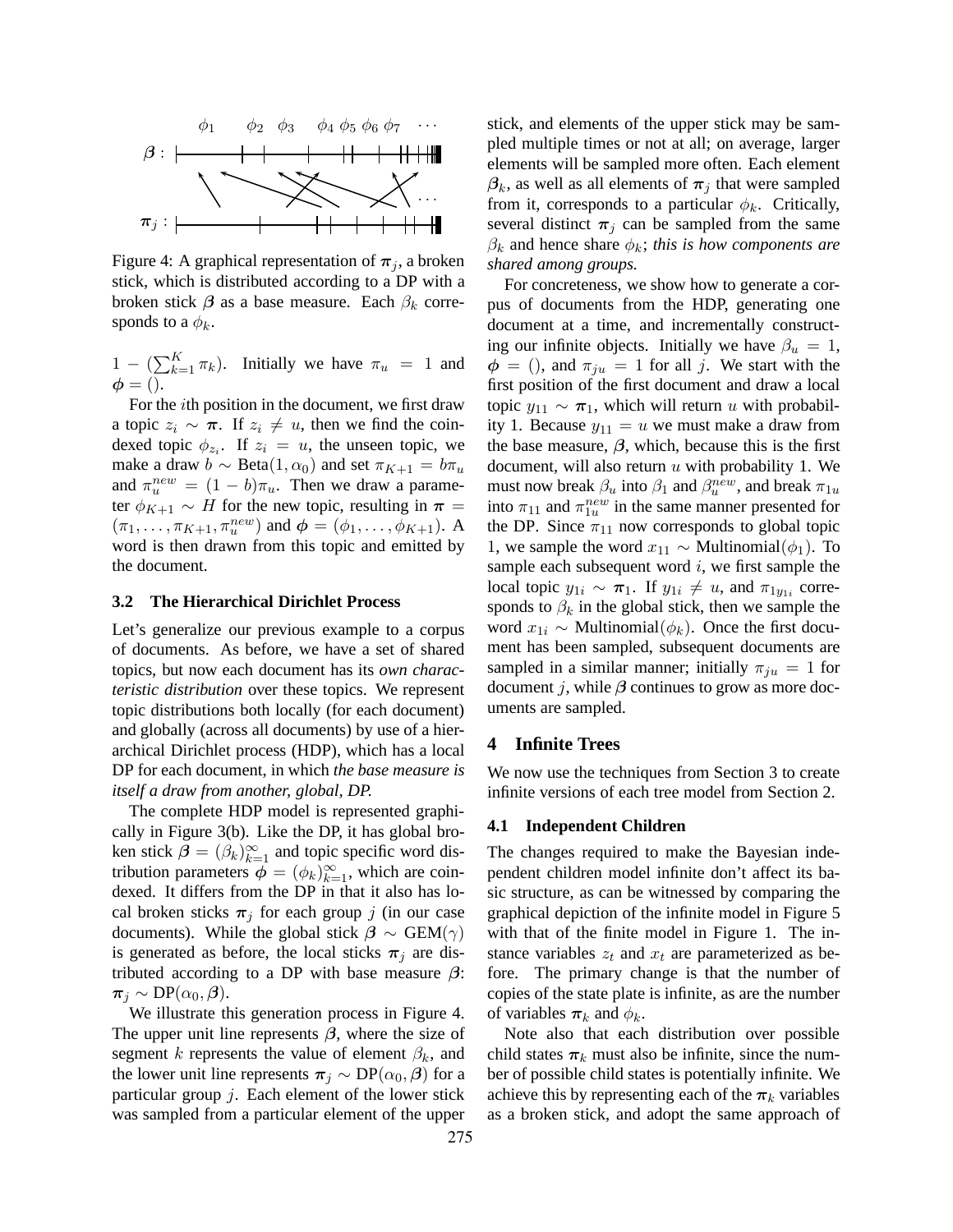

Figure 5: A graphical representation of the *infinite* independent child model.

sampling each  $\pi_k$  from a DP with base measure  $\beta$ . For the dependency tree application,  $\phi_k$  is a vector representing the parameters of a multinomial over words, and H is a Dirichlet distribution.

The infinite hidden Markov model (iHMM) or HDP-HMM (Beal et al., 2002; Teh et al., 2006) is a model of sequence data with transitions modeled by an HDP.<sup>6</sup> The iHMM can be viewed as a special case of this model, where each state (except the stop state) produces exactly one child.

#### **4.2 Simultaneous Children**

The key problem in the definition of the simultaneous children model is that of defining a distribution over the lists of children produced by each state, since each child in the list has as its domain the positive integers, representing the infinite set of possible states. Our solution is to construct a distribution  $L_k$ over lists of states from the distribution over individual states  $\pi_k$ . The obvious approach is to sample the states at each position i.i.d.:

$$
P((z_{t'})_{t' \in c(t)} | \boldsymbol{\pi}) = \prod_{t' \in c(t)} P(z_{t'} | \boldsymbol{\pi}) = \prod_{t' \in c(t)} \pi_{z_{t'}}
$$

However, we want our model to be able to represent the fact that some child lists,  $c_t$ , are more or less probable than the product of the individual child probabilities would indicate. To address this, we can sample a state-conditional distribution over child lists  $\lambda_k$  from a DP with  $L_k$  as a base measure. Thus, we augment the basic model given in the previous section with the variables  $\zeta$ ,  $L_k$ , and  $\lambda_k$ :

 $L_k|\pi_k \sim$  Deterministic, as described above  $\lambda_k|\zeta, L_k \sim \text{DP}(\zeta, L_k)$  $\boldsymbol{c}_t|\lambda_k\sim\lambda_k$ 

An important consequence of defining  $L_k$  locally (instead of globally, using  $\beta$  instead of the  $\pi_k$ s) is that the model captures not only what sequences of children a state prefers, but also the individual children that state prefers; if a state gives high probability to some particular sequence of children, then it is likely to also give high probability to other sequences containing those same states, or a subset thereof.

#### **4.3 Markov Children**

In the Markov children model, more copies of the variable  $\pi$  are needed, because each child state must be conditioned both on the parent state and on the state of the preceding child. We use a new set of variables  $\pi_{ki}$ , where  $\pi$  is determined by the parent state  $k$  and the state of the preceding sibling  $i$ . Each of the  $\pi_{ki}$  is distributed as  $\pi_k$  was in the basic model:  $\pi_{ki} \sim DP(\alpha_0, \beta)$ .

### **5 Inference**

Our goal in inference is to draw a sample from the posterior over assignments of states to observations. We present an inference procedure for the infinite tree that is based on Gibbs sampling in the *direct assignment* representation, so named because we directly assign global state indices to observations.<sup>7</sup>

Before we present the procedure, we define a few count variables. Recall from Figure 4 that each state k has a local stick  $\pi_k$ , each element of which corresponds to an element of  $\beta$ . In our sampling procedure, we only keep elements of  $\pi_k$  and  $\beta$  which correspond to states observed in the data. We define the variable  $m_{ik}$  to be the number of elements of the finite observed portion of  $\pi_k$  which correspond to  $\beta_i$ and  $n_{jk}$  to be the number of observations with state  $k$  whose parent's state is  $j$ .

We also need a few model-specific counts. For the simultaneous children model we need  $\overline{n}_{jz}$ , which is

 ${}^{6}$ The original iHMM paper (Beal et al., 2002) predates, and was the motivation for, the work presented in Teh et al. (2006), and is the origin of the term *hierarchical Dirichlet process*. However, they used the term to mean something slightly different than the HDP presented in Teh et al. (2006), and presented a sampling scheme for inference that was a heuristic approximation of a Gibbs sampler.

<sup>7</sup>We adapt one of the sampling schemes mentioned by Teh et al. (2006) for use in the iHMM. This paper suggests two sampling schemes for inference, but does not explicitly present them. Upon discussion with one of the authors (Y. W. Teh, 2006, p.c.), it became clear that inference using the augmented representation is much more complicated than initially thought.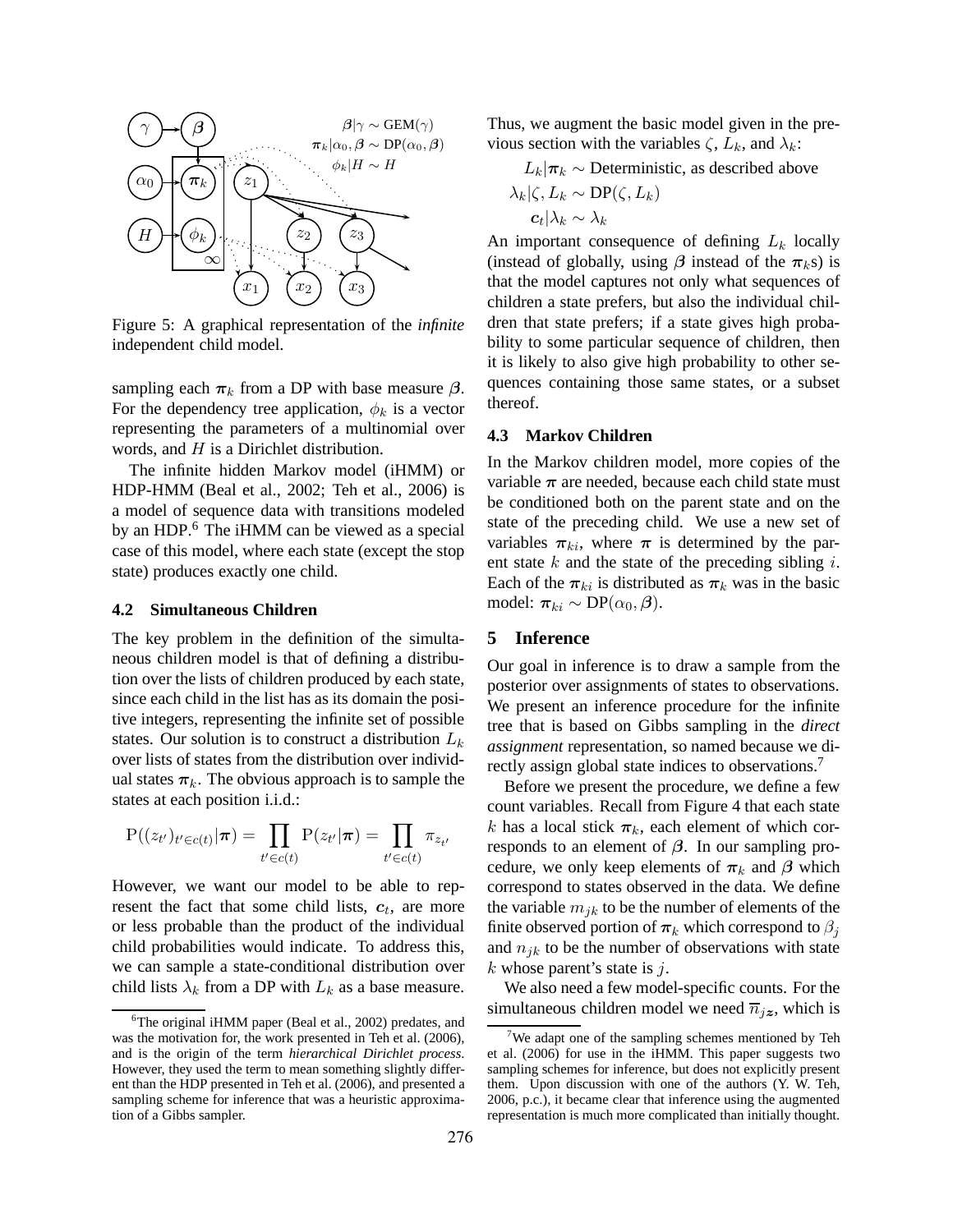the number of times the state sequence z occurred as the children of state  $j$ . For the Markov children model we need the count variable  $\hat{n}_{ijk}$  which is the number of observations for a node with state  $k$  whose parent's state is  $j$  and whose previous sibling's state is  $i$ . In all cases we represent marginal counts using dot-notation, e.g.,  $n_k$  is the total number of nodes with state  $k$ , regardless of parent.

Our procedure alternates between three distinct sampling stages: (1) sampling the state assignments z, (2) sampling the counts  $m_{ik}$ , and (3) sampling the global stick  $\beta$ . The only modification of the procedure that is required for the different tree models is the method for computing the probability of the child state sequence given the parent state  $P((z_{t'})_{t' \in c(t)} | z_t)$ , defined separately for each model.

**Sampling** z**.** In this stage we sample a state for each tree node. The probability of node  $t$  being assigned state  $k$  is given by:

$$
P(z_t = k | \mathbf{z}^{-t}, \boldsymbol{\beta}) \propto P(z_t = k, (z_{t'})_{t' \in s(t)} | z_{p(t)})
$$

$$
\cdot P((z_{t'})_{t' \in c(t)} | z_t = k) \cdot f_k^{-x_t}(x_t)
$$

where  $s(t)$  denotes the set of siblings of t,  $f_k^{-x_t}$  $\binom{x-t}{k}(x_t)$ denotes the posterior probability of observation  $x_t$ given all other observations assigned to state  $k$ , and  $z^{-t}$  denotes all state assignments except  $z_t$ . In other words, the probability is proportional to the product of three terms: the probability of the states of  $t$  and its siblings given its parent  $z_{p(t)}$ , the probability of the states of the children  $c(t)$  given  $z_t$ , and the posterior probability of observation  $x_t$  given  $z_t$ . Note that if we sample  $z_t$  to be a previously unseen state, we will need to extend  $\beta$  as discussed in Section 3.2.

Now we give the equations for  $P((z_{t'})_{t' \in c(t)} | z_t)$ for each of the models. In the independent child model the probability of generating each child is:

$$
P_{\text{ind}}(z_{c_i(t)} = k | z_t = j) = \frac{n_{jk} + \alpha_0 \beta_k}{n_j + \alpha_0}
$$

$$
P_{\text{ind}}((z_{t'})_{t' \in c(t)} | z_t = j) = \prod_{t' \in c(t)} P_{\text{ind}}(z_{t'} | z_t = j)
$$

For the simultaneous child model, the probability of generating a sequence of children, z, takes into account how many times that sequence has been generated, along with the likelihood of regenerating it:

$$
P_{sim}((z_{t'})_{t' \in c(t)} = \mathbf{z}|z_t = j) = \frac{\overline{n}_{j\mathbf{z}} + \zeta P_{ind}(\mathbf{z}|z_t = j)}{\overline{n}_{j\cdot} + \zeta}
$$

Recall that  $\zeta$  denotes the concentration parameter for the sequence generating DP. Lastly, we have the



DT NN IN DT NN VBD PRP\$ NN TO VB NN EOS The man in the corner taught his dachshund to play golf EOS Figure 6: An example of a syntactic dependency tree

where the dependencies are between tags (hidden states), and each tag generates a word (observation).

Markov child model:

$$
P_m(z_{c_i(t)} = k | z_{c_{i-1}(t)} = i, z_t = j) = \frac{\hat{n}_{jik} + \alpha_0 \beta_k}{\hat{n}_{ji} + \alpha_0}
$$

$$
P_m((z_{t'})_{t' \in c(t)} | z_t) = \prod_{i=1}^{|c(t)|} P_m(z_{c_i(t)} | z_{c_{i-1}(t)}, z_t)
$$

Finally, we give the posterior probability of an observation, given that  $F(\phi_k)$  is Multinomial $(\phi_k)$ , and that H is Dirichlet $(\rho, \ldots, \rho)$ . Let N be the vocabulary size and  $\dot{n}_k$  be the number of observations x with state  $k$ . Then:

$$
f_k^{-x_t}(x_t) = \frac{\dot{n}_{x_t k} + \rho}{\dot{n}_{\cdot k} + N\rho}
$$

**Sampling** m**.** We use the following procedure, which slightly modifies one from (Y. W. Teh, 2006, p.c.), to sample each  $m_{jk}$ :

SAMPLEM(j, k)  
\n1 if 
$$
n_{jk} = 0
$$
  
\n2 then  $m_{jk} = 0$   
\n3 else  $m_{jk} = 1$   
\n4 for  $i \leftarrow 2$  to  $n_{jk}$   
\n5 do if  $rand() < \frac{\alpha_0}{\alpha_0 + i - 1}$   
\n6 then  $m_{jk} = m_{jk} + 1$ 

**Sampling**  $\beta$ . Lastly, we sample  $\beta$  using the Dirichlet distribution:

$$
(\beta_1,\ldots,\beta_K,\beta_u) \sim \text{Dirichlet}(m_{\cdot 1},\ldots,m_{\cdot K},\alpha_0)
$$

# **6 Experiments**

We demonstrate infinite tree models on two distinct syntax learning tasks: unsupervised POS learning conditioned on untagged dependency trees and learning a split of an existing tagset, which improves the accuracy of an automatic syntactic parser.

For both tasks, we use a simple modification of the basic model structure, to allow the trees to generate dependents on the left and the right with different distributions – as is useful in modeling natural language. The modification of the independent child tree is trivial: we have two copies of each of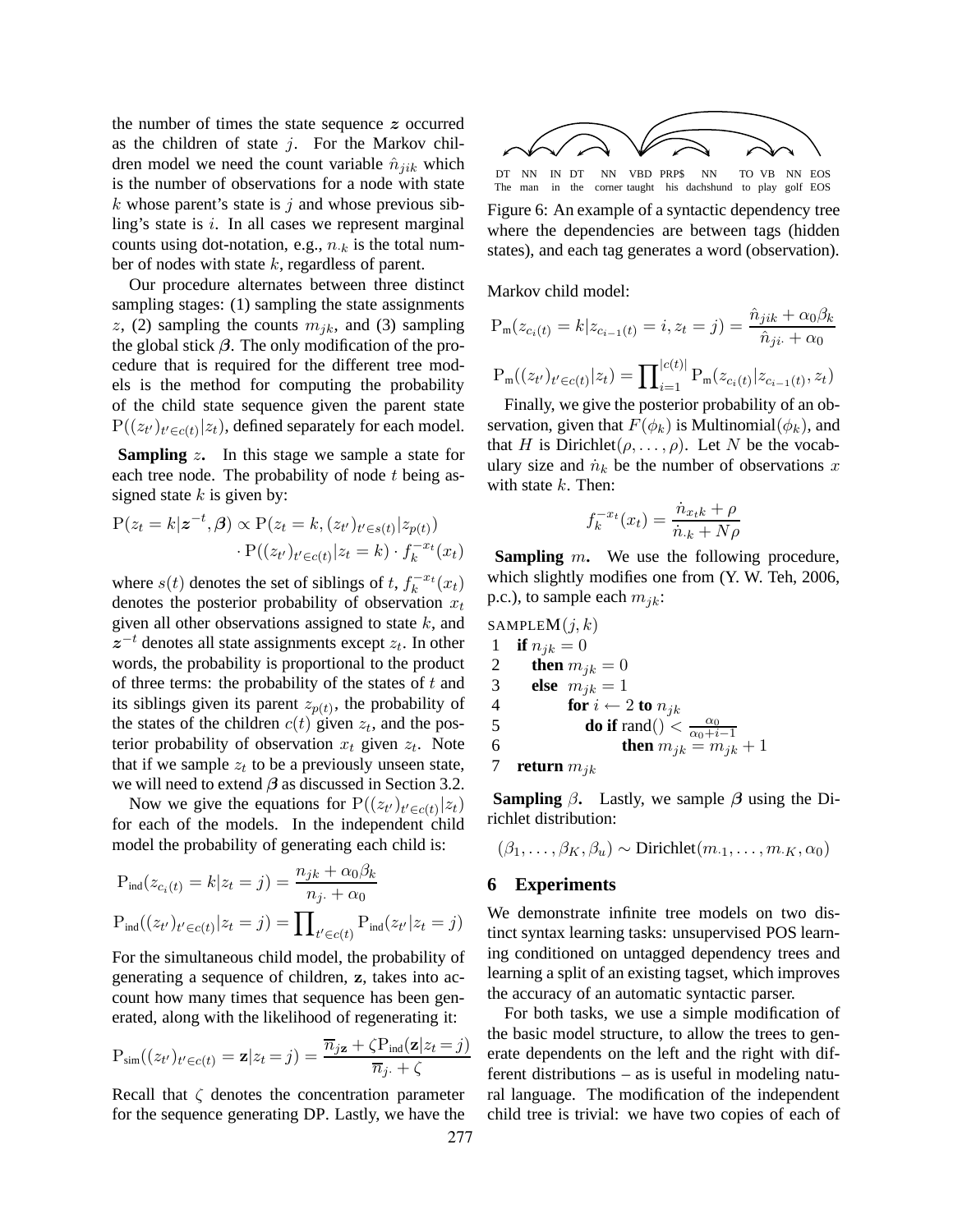the variables  $\pi_k$ , one each for the left and the right. Generation of dependents on the right is completely independent of that for the left. The modifications of the other models are similar, but now there are separate *sets* of  $\pi_k$  variables for the Markov child model, and separate  $L_k$  and  $\lambda_k$  variables for the simultaneous child model, for each of the left and right.

For both experiments, we used dependency trees extracted from the Penn Treebank (Marcus et al., 1993) using the head rules and dependency extractor from Yamada and Matsumoto (2003). As is standard, we used WSJ sections 2–21 for training, section 22 for development, and section 23 for testing.

#### **6.1 Unsupervised POS Learning**

In the first experiment, we do unsupervised part-ofspeech learning conditioned on dependency trees. To be clear, the input to our algorithm is the dependency structure skeleton of the corpus, but not the POS tags, and the output is a labeling of each of the words in the tree for word class. Since the model knows nothing about the POS annotation, the new classes have arbitrary integer names, and are not guaranteed to correlate with the POS tag definitions. We found that the choice of  $\alpha_0$  and  $\beta$ (the concentration parameters) did not affect the output much, while the value of  $\rho$  (the parameter for the base Dirichlet distribution) made a much larger difference. For all reported experiments, we set  $\alpha_0 = \beta = 10$  and varied  $\rho$ .

We use several metrics to evaluate the word classes. First, we use the standard approach of greedily assigning each of the learned classes to the POS tag with which it has the greatest overlap, and then computing tagging accuracy (Smith and Eisner, 2005; Haghighi and Klein,  $2006$ ).<sup>8</sup> Additionally, we compute the mutual information of the learned clusters with the gold tags, and we compute the cluster F-score (Ghosh, 2003). See Table 1 for results of the different models, parameter settings, and metrics. Given the variance in the number of classes learned it is a little difficult to interpret these results, but it is clear that the Markov child model is the best; it achieves superior performance to the independent child model on all metrics, while learning fewer word classes. The poor performance of the simultaneous model warrants further investigation, but we observed that the distributions learned by that

| <b>Model</b> |                   | # Classes | Acc.  | MI   | F1                 |
|--------------|-------------------|-----------|-------|------|--------------------|
| Indep.       | $\overline{0.01}$ | 943       | 67.89 | 2.00 | $48.\overline{29}$ |
|              | 0.001             | 1744      | 73.61 | 2.23 | 40.80              |
|              | 0.0001            | 2437      | 74.64 | 2.27 | 39.47              |
| Simul.       | 0.01              | 183       | 21.36 | 0.31 | 21.57              |
|              | 0.001             | 430       | 15.77 | 0.09 | 13.80              |
|              | 0.0001            | 549       | 16.68 | 0.12 | 14.29              |
| Markov       | 0.01              | 613       | 68.53 | 2.12 | 49.82              |
|              | 0.001             | 894       | 75.34 | 2.31 | 48.73              |

Table 1: Results of part unsupervised POS tagging on the different models, using a greedy accuracy measure.

model are far more spiked, potentially due to double counting of tags, since the sequence probabilities are already based on the local probabilities.

For comparison, Haghighi and Klein (2006) report an unsupervised baseline of 41.3%, and a best result of 80.5% from using hand-labeled prototypes and distributional similarity. However, they train on less data, and learn fewer word classes.

#### **6.2 Unsupervised POS Splitting**

In the second experiment we use the infinite tree models to learn a refinement of the PTB tags. We initialize the set of hidden states to the set of PTB tags, and then, during inference, constrain the sampling distribution over hidden state  $z_t$  at each node t to include only states that are a refinement of the annotated PTB tag at that position. The output of this training procedure is a new annotation of the words in the PTB with the learned tags. We then compare the performance of a generative dependency parser trained on the new refined tags with one trained on the base PTB tag set. We use the generative dependency parser distributed with the Stanford factored parser (Klein and Manning, 2003b) for the comparison, since it performs simultaneous tagging and parsing during testing. In this experiment, unlabeled, directed, dependency parsing accuracy for the best model increased from 85.11% to 87.35%, a 15% error reduction. See Table 2 for the full results over all models and parameter settings.

### **7 Related Work**

The HDP-PCFG (Liang et al., 2007), developed at the same time as this work, aims to learn state splits for a binary-branching PCFG. It is similar to our simultaneous child model, but with several important distinctions. As discussed in Section 4.2, in our model each state has a DP over sequences, with a base distribution that is defined over the local child

<sup>&</sup>lt;sup>8</sup>The advantage of this metric is that it's comprehensible. The disadvantage is that it's easy to inflate by adding classes.